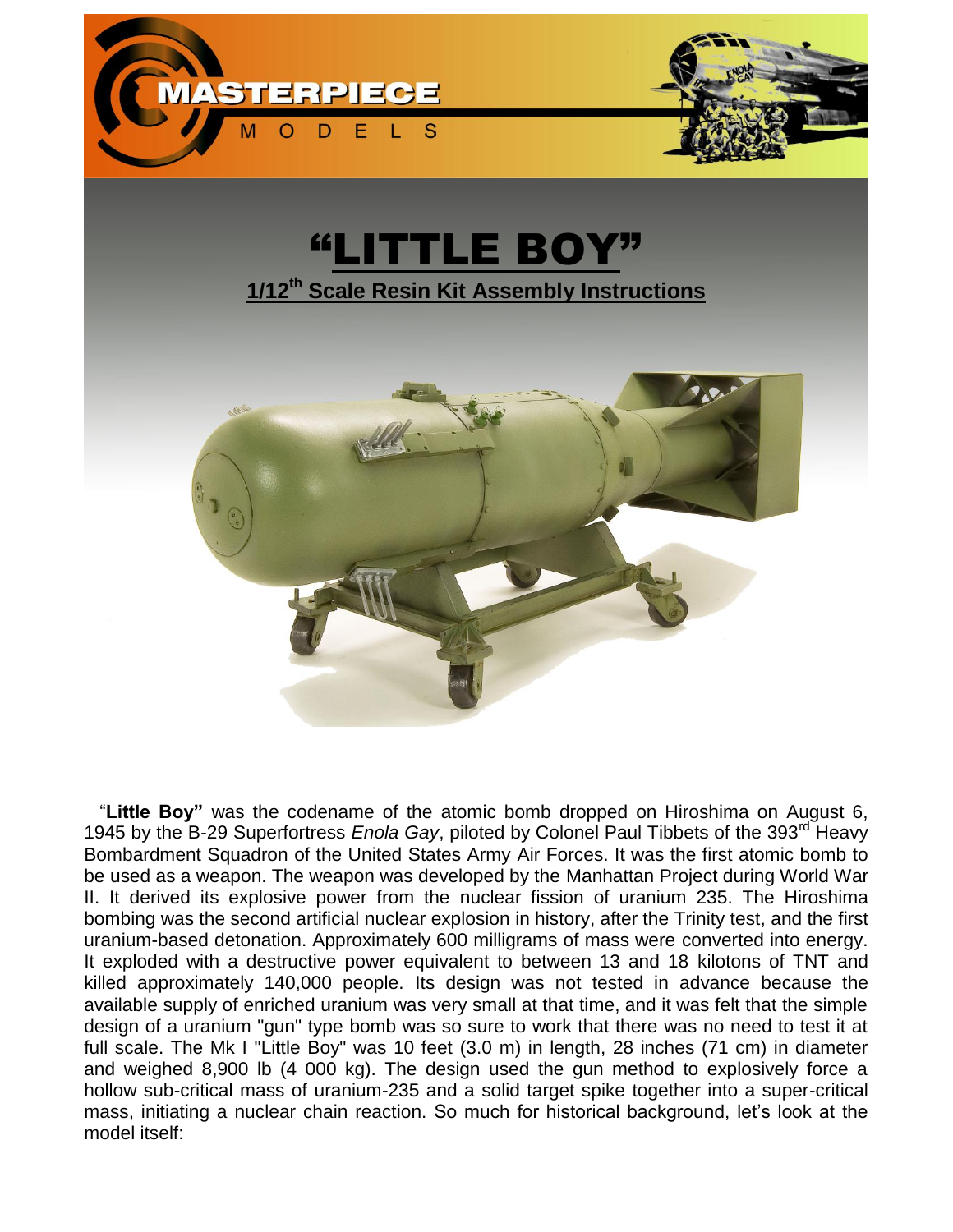

 As you can see, the numbers of parts that make up this kit are relatively few. The main component, the bomb, is a single piece of cast resin with excellent panel line and bolt details. The attachment of rear stabilizer fins provides the bulk of the construction efforts. We recommend making a quick template as a guide to help position the fins in the proper locations as shown below.

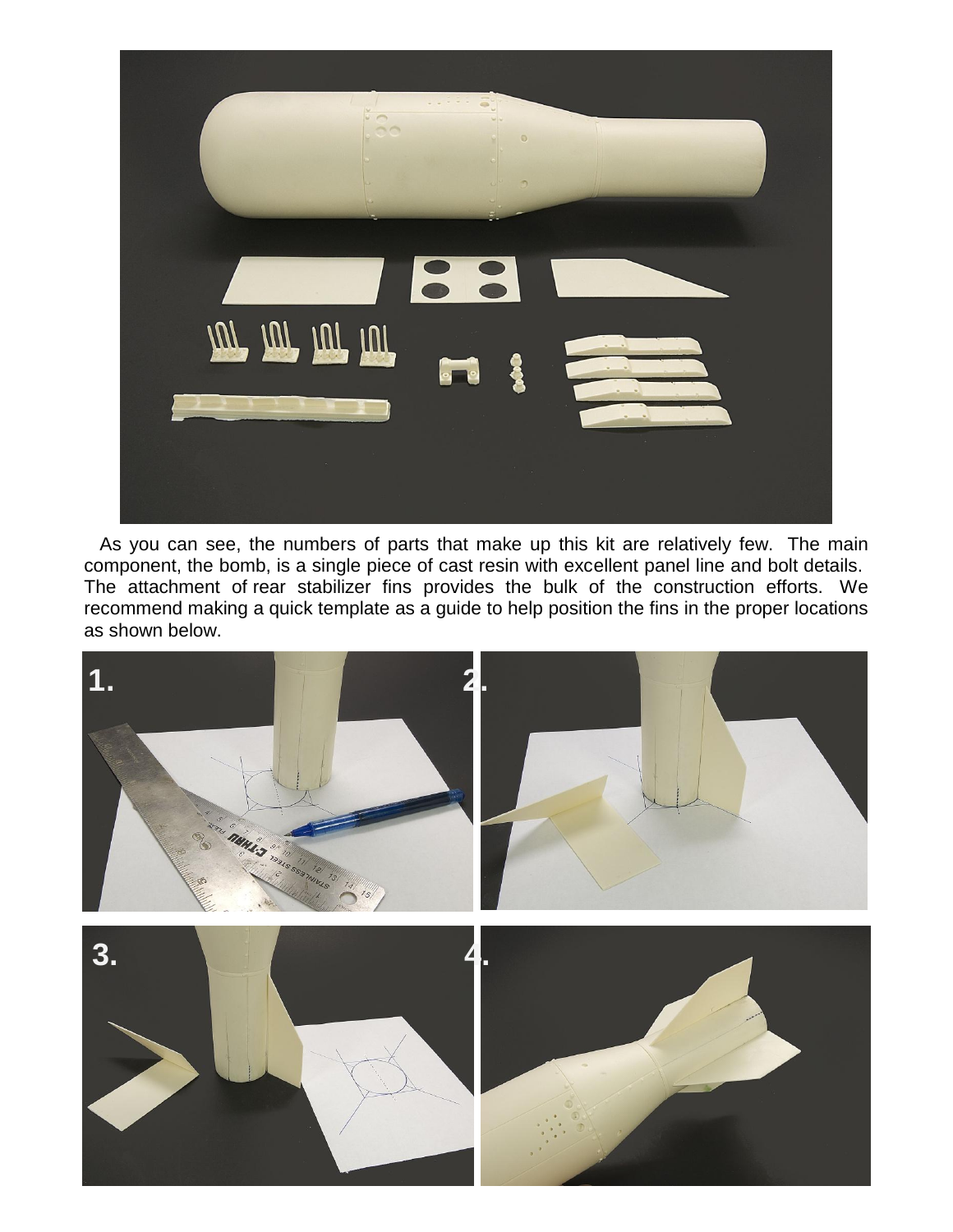Once the fins have been placed, the horizontal stabilizers rest on the edge of the fins; buttjoined to one another at the corners.



The last component to the rear assembly is the small interior fins. These fins can be scribed and then cracked to produce a hinge point which attaches to the horizontal stabilizer at the mid-way point as shown above right. The interior edges are positioned to the stabilizer fins 2mm from the bomb itself.



 The remainder of the construction is very straightforward and proceeds quickly. One must be somewhat mindful of the placement of the four forward antenna housings; a quick look at the reference materials and a little bolt counting is in order. The location for the top housing is 2 bolts down from the mid-section panel line, while the lower housing is another 4 bolts below.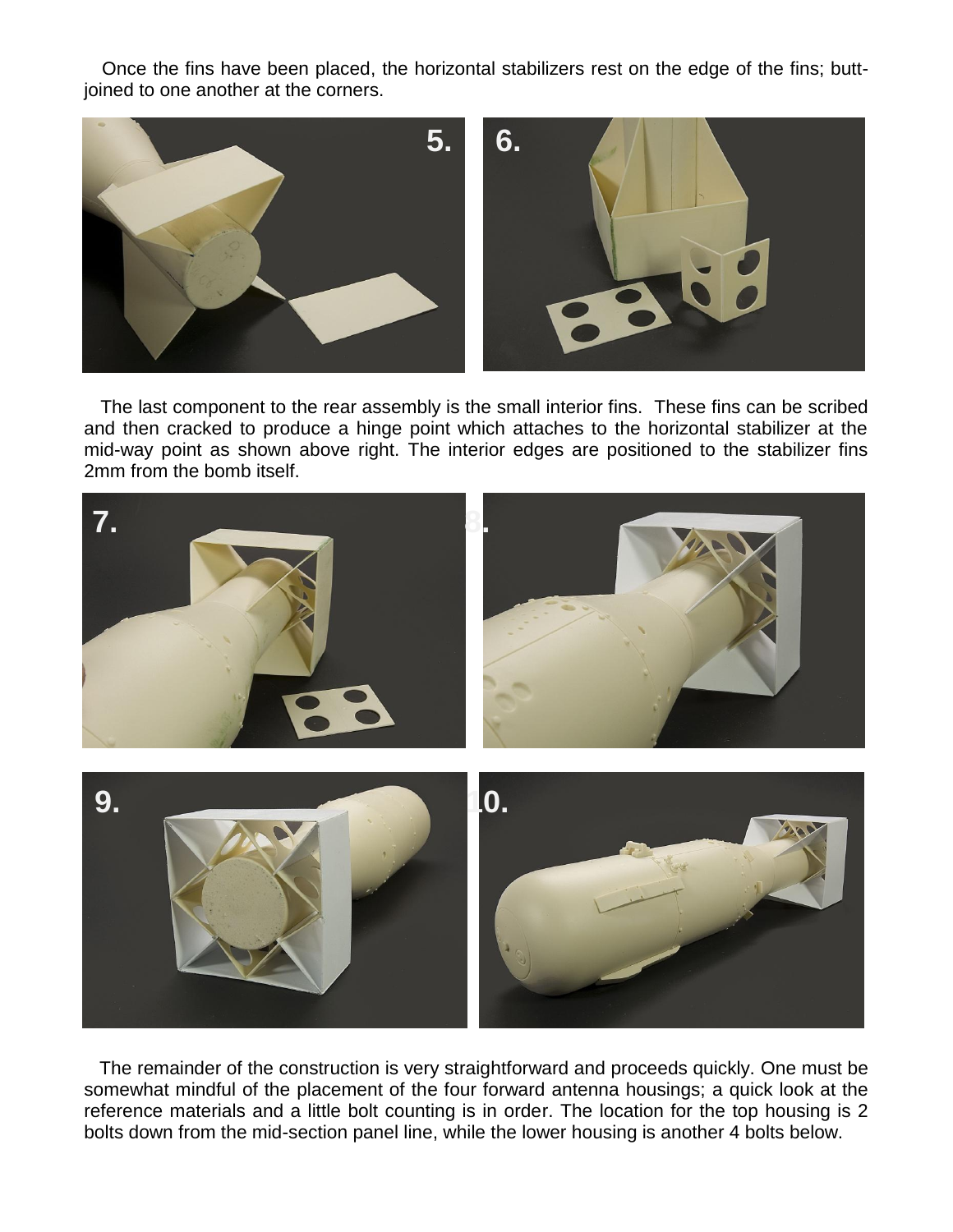Small wings are attached along the circumference of the mid-section near the small vent holes. The three fuses where detailed with small wire to replicate the fuse wire seen in period photographs.

 Finally, a small cart is also provided in the kit. Not only is this an attractive accessory, but it serves to provide a stable display platform for the bomb. The pictured steps below show how it is assembled using these parts. The final picture shows all the pieces put together in a coat of primer ready for final painting. The last pictures of the finished model are to provide you with a style guide for final detailing.